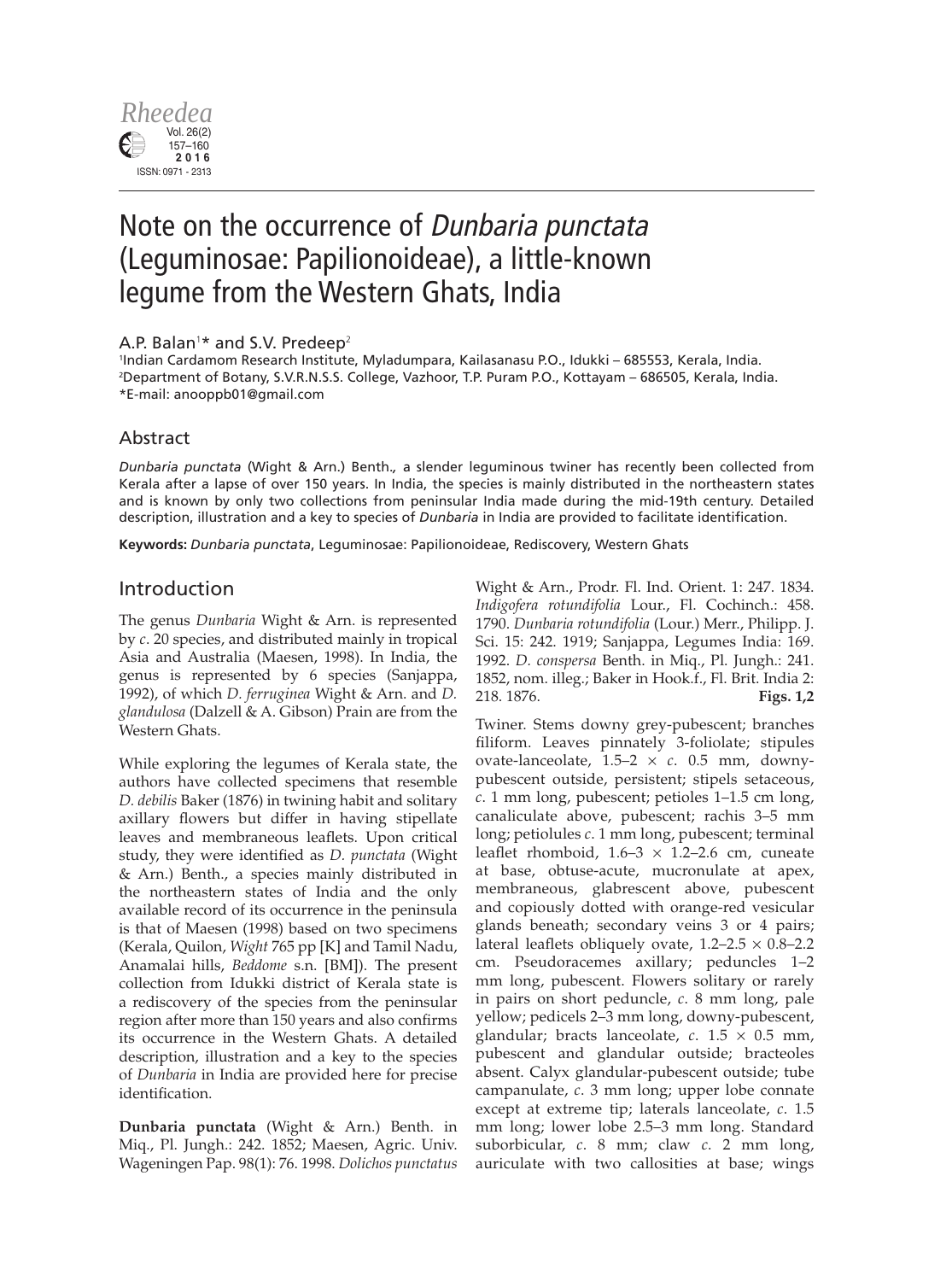

158 Note on the occurrence of *Dunbaria punctata* (Leguminosae: Papilionoideae) in the Western Ghats

Fig. 1. Dunbaria punctata (Wight & Arn.) Benth.: a. Habit; b. Leaf-upper and lower surfaces; c. Pod; d. Pod after dehiscence.

obovate, *c*. 6 × 2.5 mm, auriculate near claw; claw *c.* 2 mm long; keels boat-shaped, c. 6 × 3 mm; claw *c*. 3 mm long. Stamens diadelphous; vexillary stamen free; sheath 6–7 mm long; filaments 3–4 mm long, equal; anthers uniform, basidorsifixed. Ovary sessile, linear, *c*. 3 × 1 mm, glandular and silky-villous, 6–8-ovuled; style 6–7 mm long, curved, glabrous except at base; stigma terminal, oblique. Pods sessile, flat, linear-oblong or subfalcate, 4–4.5 × 0.6–0.7 cm, beaked, glabrescent, copper brown when mature, valves twisted after dehiscence, 6–8-seeded; seeds suborbicular, *c*. 4 mm, dark brown; strophiole divided, *c*. 2 × 1 mm; funicle persistent.

*Flowering & Fruiting*: September–December.

*Habitat*: Grows on shrubs and grasses in wet, rocky hillslopes at 1000 m elevation in association with other legumes such as *Smithia blanda* Wall., *Tephrosia tinctoria* Pers., *Vigna radiata* (L.) R. Wilczek var. *sublobata* (Roxb.) Verdc. and grasses such as *Apluda mutica* L., *Cymbopogon flexuosus* (Nees ex Steud.) Will.Watson, *Pennisetum polystachyon* (L.) Schult. and *Themeda triandra* Forssk.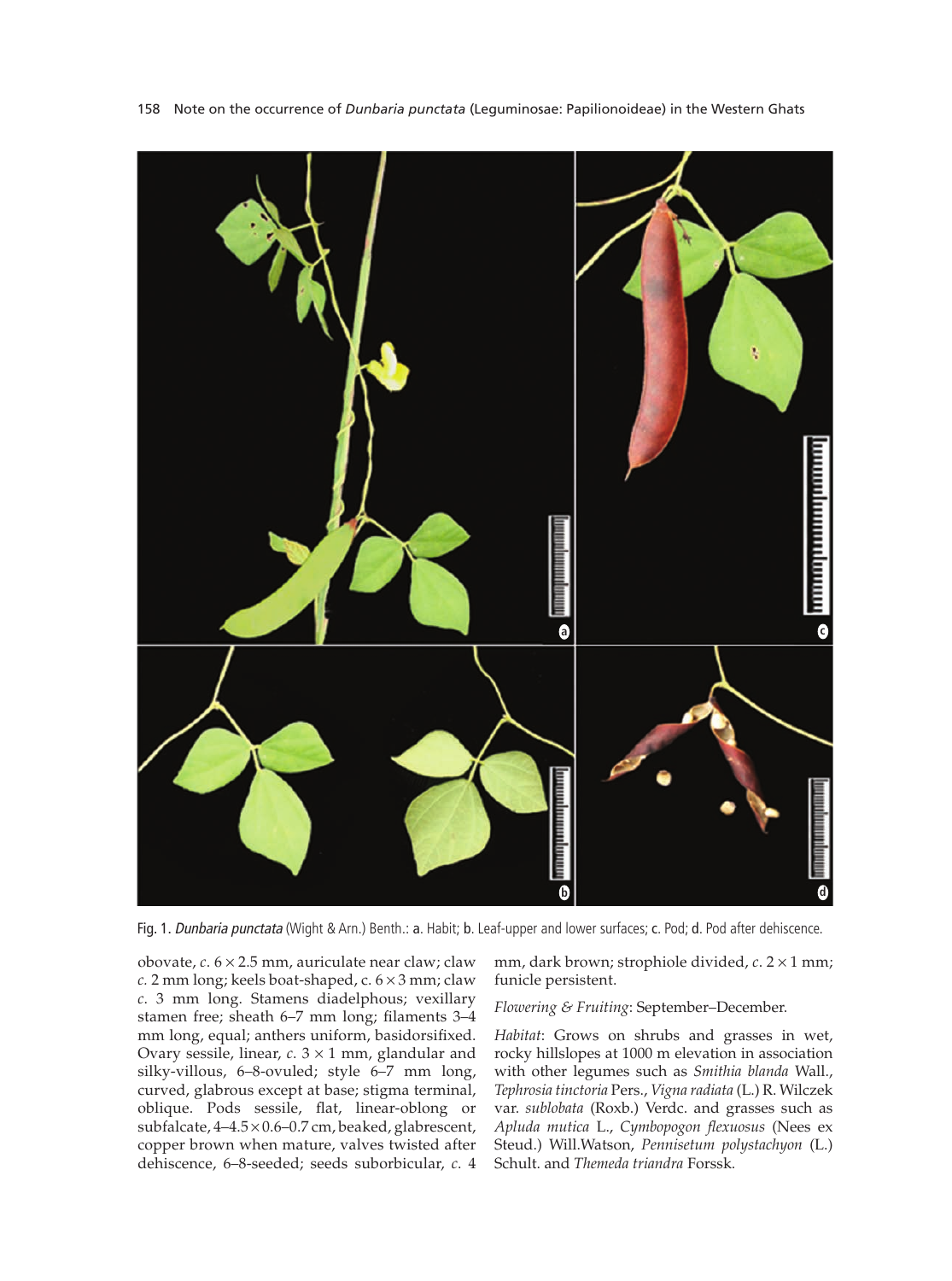

Fig. 2. Dunbaria punctata (Wight & Arn.) Benth.: a. Habit; b. Flower; c. Bract; d. Calyx; e. Standard; f. Wings; g. Keels; h. Stamens; i. Pistil; j. Pod; k. Pod after dehiscence; l. Seed.